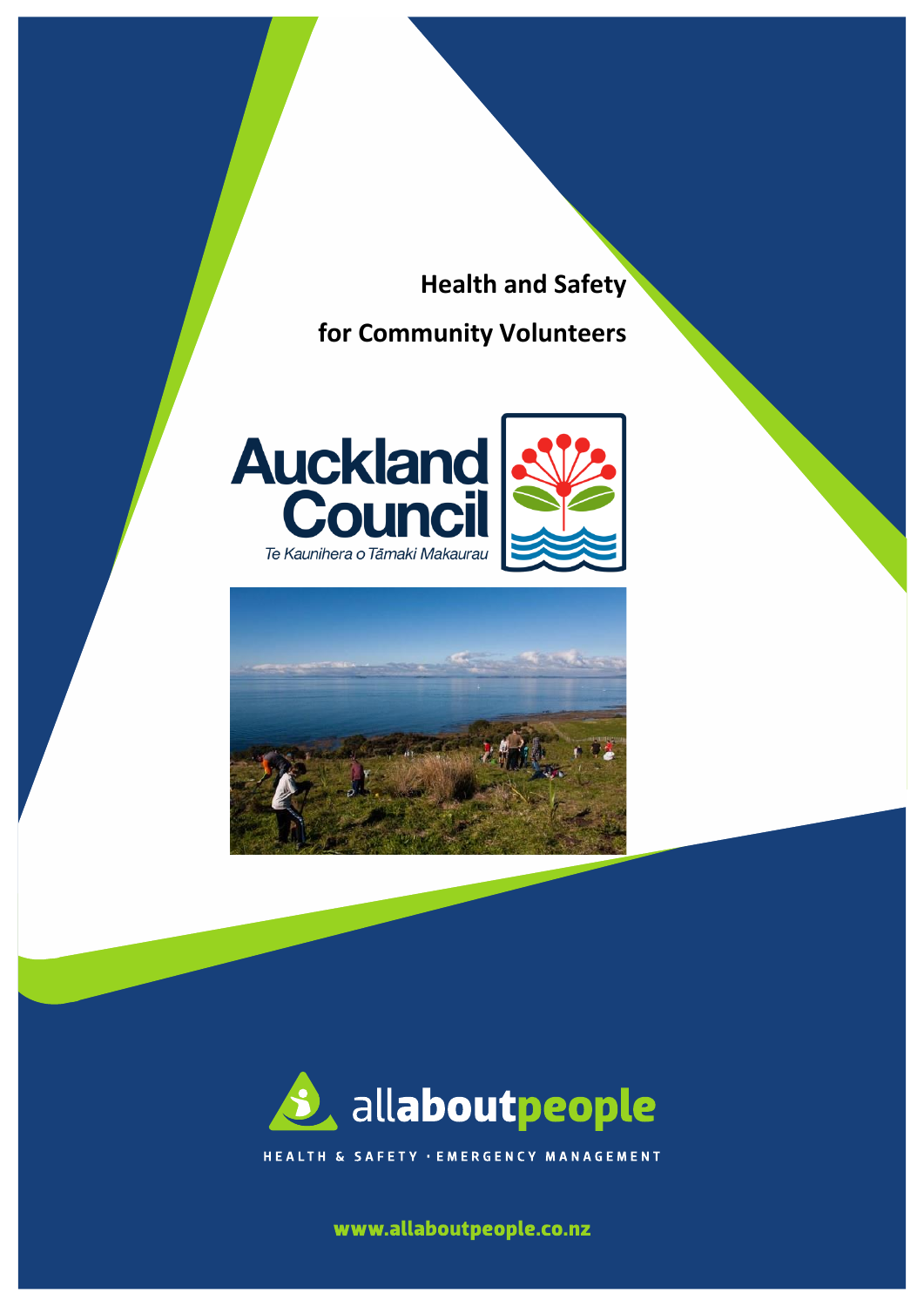

## **Contents**

| Health and Safety at Work Act 2015 - A Summary specifically focusing on Volunteers  4 |  |
|---------------------------------------------------------------------------------------|--|
|                                                                                       |  |
|                                                                                       |  |
|                                                                                       |  |
|                                                                                       |  |
|                                                                                       |  |
|                                                                                       |  |
|                                                                                       |  |
|                                                                                       |  |
|                                                                                       |  |
|                                                                                       |  |
|                                                                                       |  |



May | 2018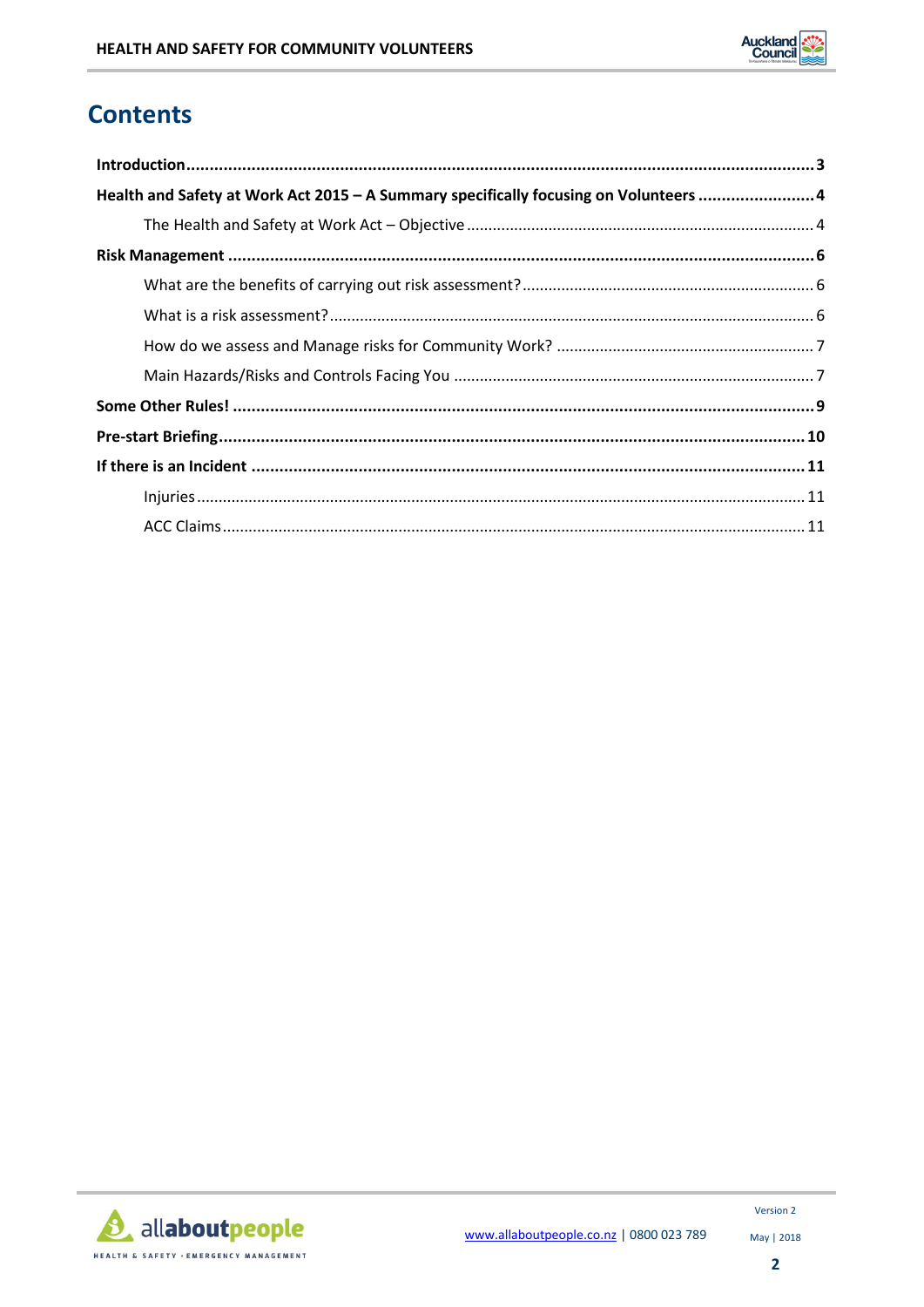

## <span id="page-2-0"></span>**Introduction**

The purpose of this Booklet is to provide you with the skills, knowledge and simple tools to help you manage risk during Volunteer Work.

As Volunteers, you need to understand:

- Your legal responsibilities
- Risk management: on the ground
- The process to manage Health and Safety before, during and after Volunteer work.

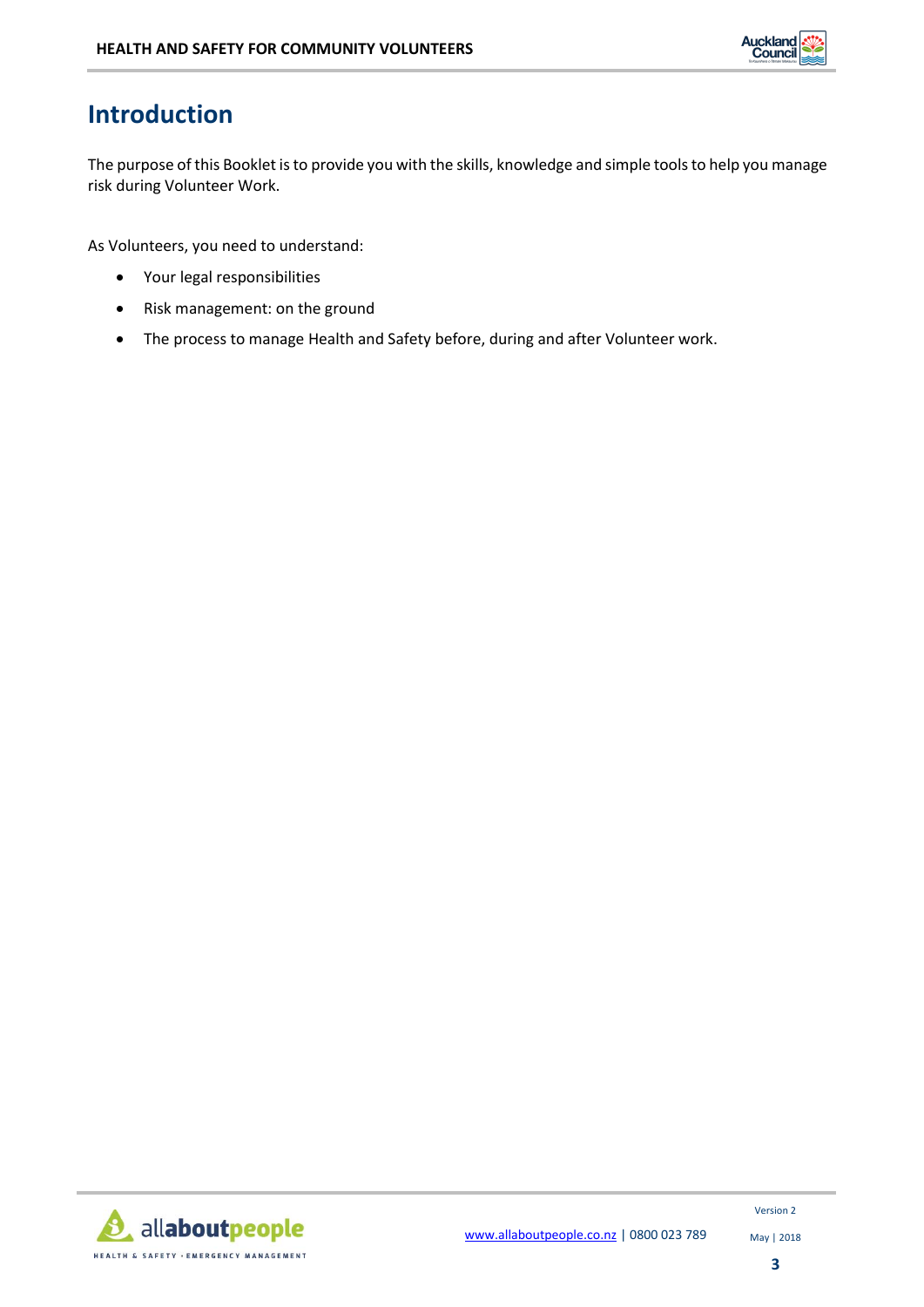

# <span id="page-3-0"></span>**Health and Safety at Work Act 2015 – A Summary specifically focusing on Volunteers**

## <span id="page-3-1"></span>**THE HEALTH AND SAFETY AT WORK ACT – OBJECTIVE**

To promote the prevention of harm to all persons at work and other persons in, or in the vicinity of, a place of work. The Act continues the philosophy of self-regulation, with an increased emphasis on Employee participation.

### **What Does That Mean?**

Do everything you can to keep your people and others safe. Making sure that you know and manage your risks by having plans that everyone understands and knows about.



## **WorkSafe New Zealand's Position**



WorkSafe New Zealand believe that for PCBU's (Auckland Council), and Workers (includes Volunteers) to successfully manage safety, they need to focus on Leadership, Managing Risk, Engagement.

### **Auckland Council**

Auckland Council have a general duty to take all reasonably practicable steps to ensure the safety of Workers while at work. The trap that we fall into is telling Workers to "take care" and to "work safely" what does that actually mean, and have we ever asked the Workers what they think?



Version 2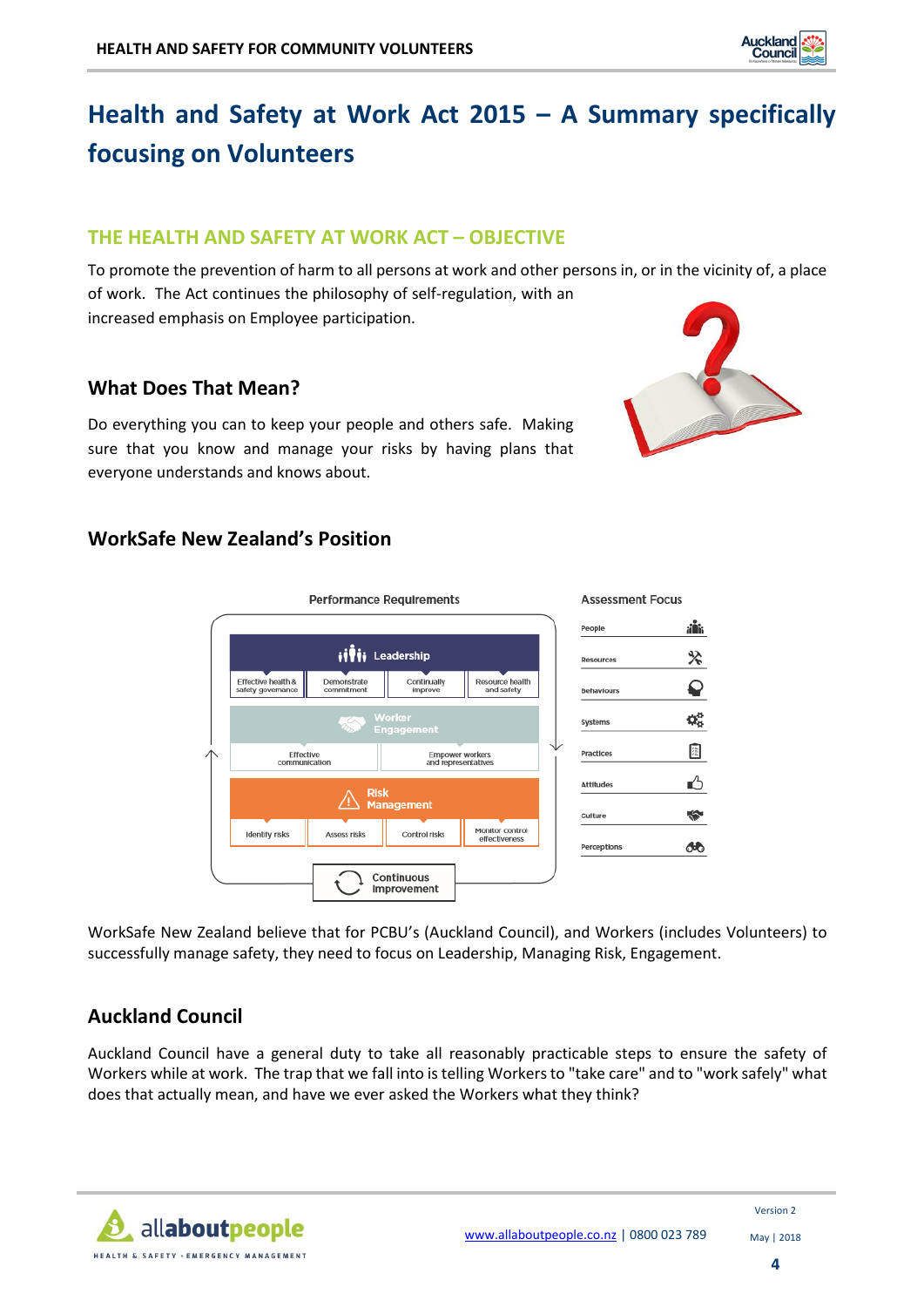

#### **Auckland Council must…**

- Provide and maintain a safe working environment;
- Provide and maintain facilities for Workers' safety and health;
- Ensure that plant used by Workers is arranged, designed, made and maintained in a safe manner;
- Develop procedures for dealing with emergencies that may arise while Workers are at work; and
- Ensure that Workers are properly trained and supervised.

### **Volunteer Responsibilities**

As Volunteers, you must take all reasonably practicable steps to ensure your own safety while working by doing what a reasonable person would do under the circumstances by:

- Doing tasks that have been assigned to you
- Doing tasks you have been trained to do/familiar with
- Not doing tasks you think are unsafe
- Reporting hazards and risks
- Providing feedback on health and safety issues
- Using the personal protective equipment (PPE) if it is required, and using it as instructed



Version 2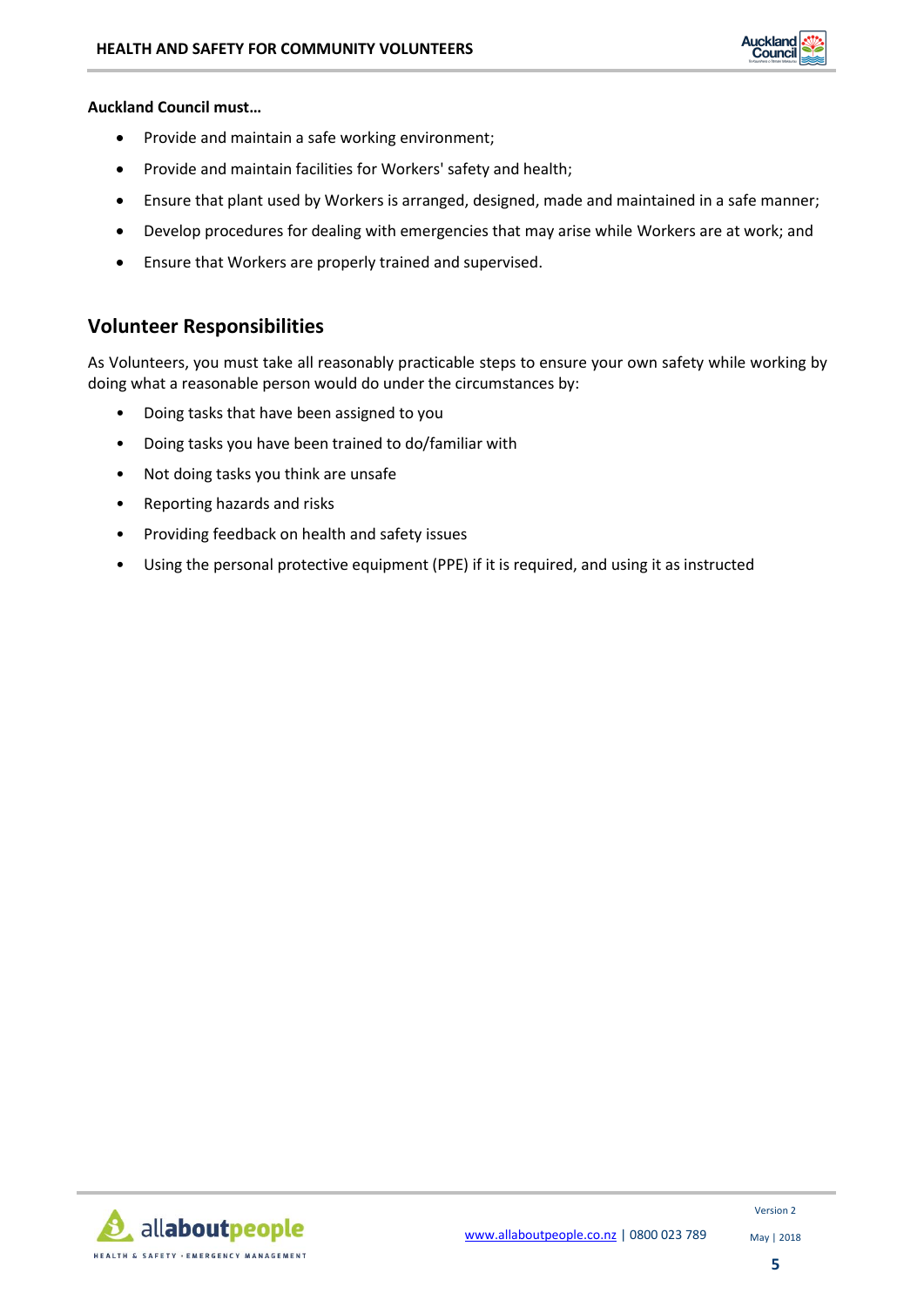

## <span id="page-5-0"></span>**Risk Management**

### <span id="page-5-1"></span>**WHAT ARE THE BENEFITS OF CARRYING OUT RISK ASSESSMENT?**

Improves awareness and understanding of hazards and the risks they carry, and how that risk can be managed to prevent injury and accidents. Therefore, preventing injury and complying with Legislation.

## <span id="page-5-2"></span>**WHAT IS A RISK ASSESSMENT?**

A risk assessment is a review of the work a Volunteer group is proposing to do before the work is undertaken, and while the work is being carried out to identify and manage risk that could cause harm to people. A Risk Assessment involves:

- Identifying hazards linked to the proposed work and workplace
- Assessing the level of risk
- Deciding how you will deal with the risk, taking into consideration control measures already in place; then
- Monitoring the control measures for effectiveness.



### **What is meant by the term hazard and risk?**

Hazard means anything that can cause harm (e.g. driving a Quad Bike, carrying heavy weights, lack of fitness, working alone, using chemicals etc.)

Risk is 'the chance that somebody will be harmed by the hazard?' The overall level of risk reflects the likelihood (i.e. chance) of the hazard causing an injury, and consequence (i.e. severity or harm) associated with the hazard. Determining the risk rating (e.g. **Extreme, High, Moderate or Low**) allows you to prioritise and then deal with the risks appropriately.

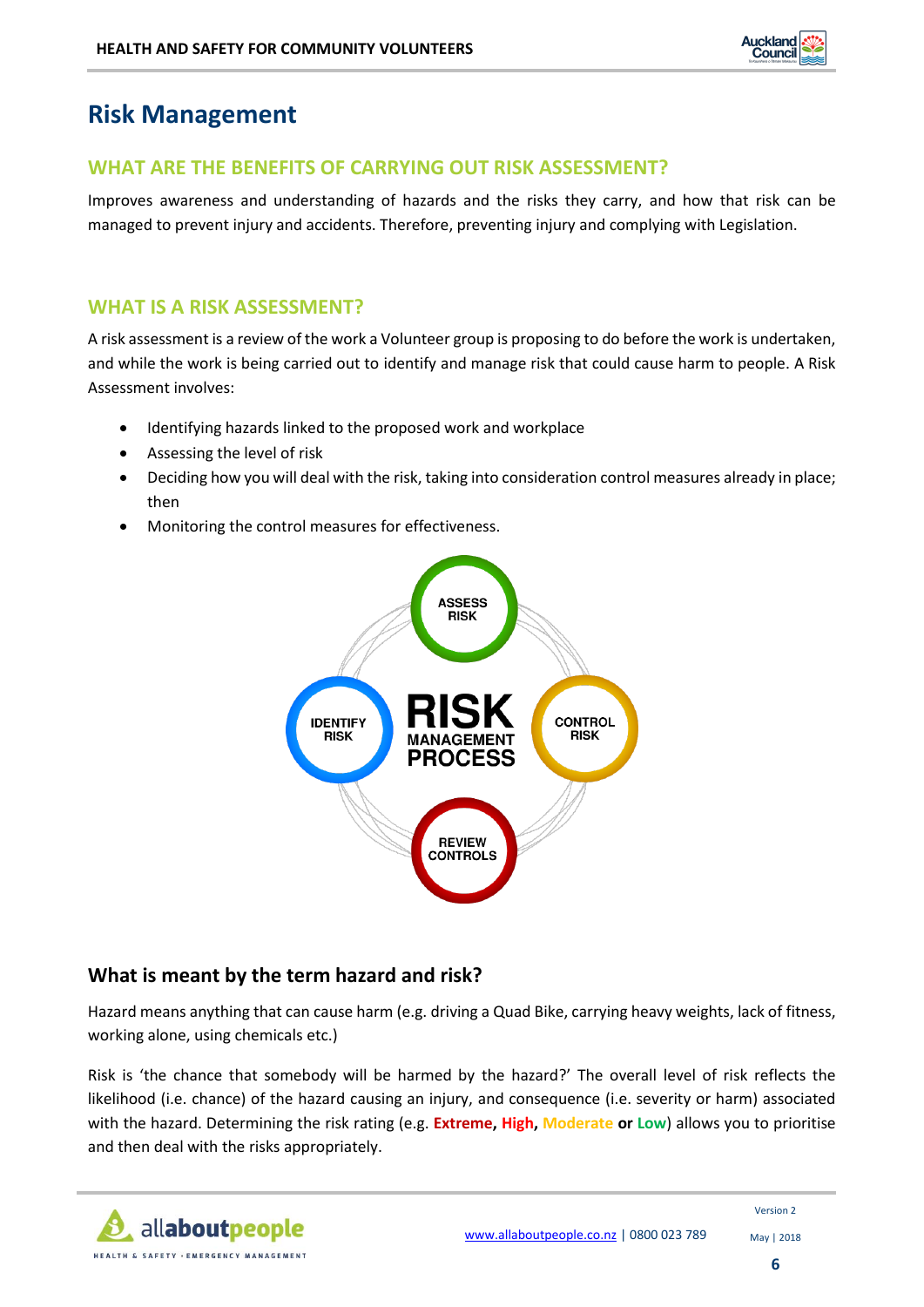

### <span id="page-6-0"></span>**HOW DO WE ASSESS AND MANAGE RISKS FOR COMMUNITY WORK?**

There are 5 simple steps to follow:

- 1. Work as a team.
- 2. Identify the hazards in tasks or workplace environment.
- 3. Decide who might be harmed and how?
- 4. Evaluate the risks and decide whether existing controls are adequate or whether more controls should be put in place.
- 5. Record your findings on the basic **Safety Plan (Low Risk)**.
- 6. Review and revise your assessment when necessary.
- 7. Review Safety Plan with Participants either before or on the day. Note, this can be done electronically by sharing on media such as email, Facebook etc.

## <span id="page-6-1"></span>**MAIN HAZARDS/RISKS AND CONTROLS FACING YOU**

Below is a selection of hazards/risks and their controls that you need to consider when carrying out Volunteer Community work with Auckland Council.

#### **Lifting/handling heavy or awkward items:**

- Ensure any loads are dropped-off close to point of use (e.g. seedlings).
- Wear safety footwear suitable for the environment.
- Identify and clear the route of travel making any hazards safe (e.g. ditches, fences).
- Use safe lifting techniques or more than one person to move.
- Use a wheel barrow or similar.
- Keep work areas/walking paths clear.
- Ensure you are fit to move the item(s).

#### **Falling from heights – Steep banks etc.:**

- If working where there is a risk of falling (e.g. working near steep banks, cliffs, river banks etc.), isolate the area and make it a no-go area. Discuss with all participants at Pre-start meeting/Induction.
- Monitor risk and people.

#### **Falling from heights – using ladders/climbing trees etc.:**

- If working where you are at heights pruning or collecting seeds, make sure you use the right tools that are well maintained and safe to use.
- Make sure you are wearing suitable clothing and footwear.
- Make sure you are physically able to do the work.
- Monitor risk and people

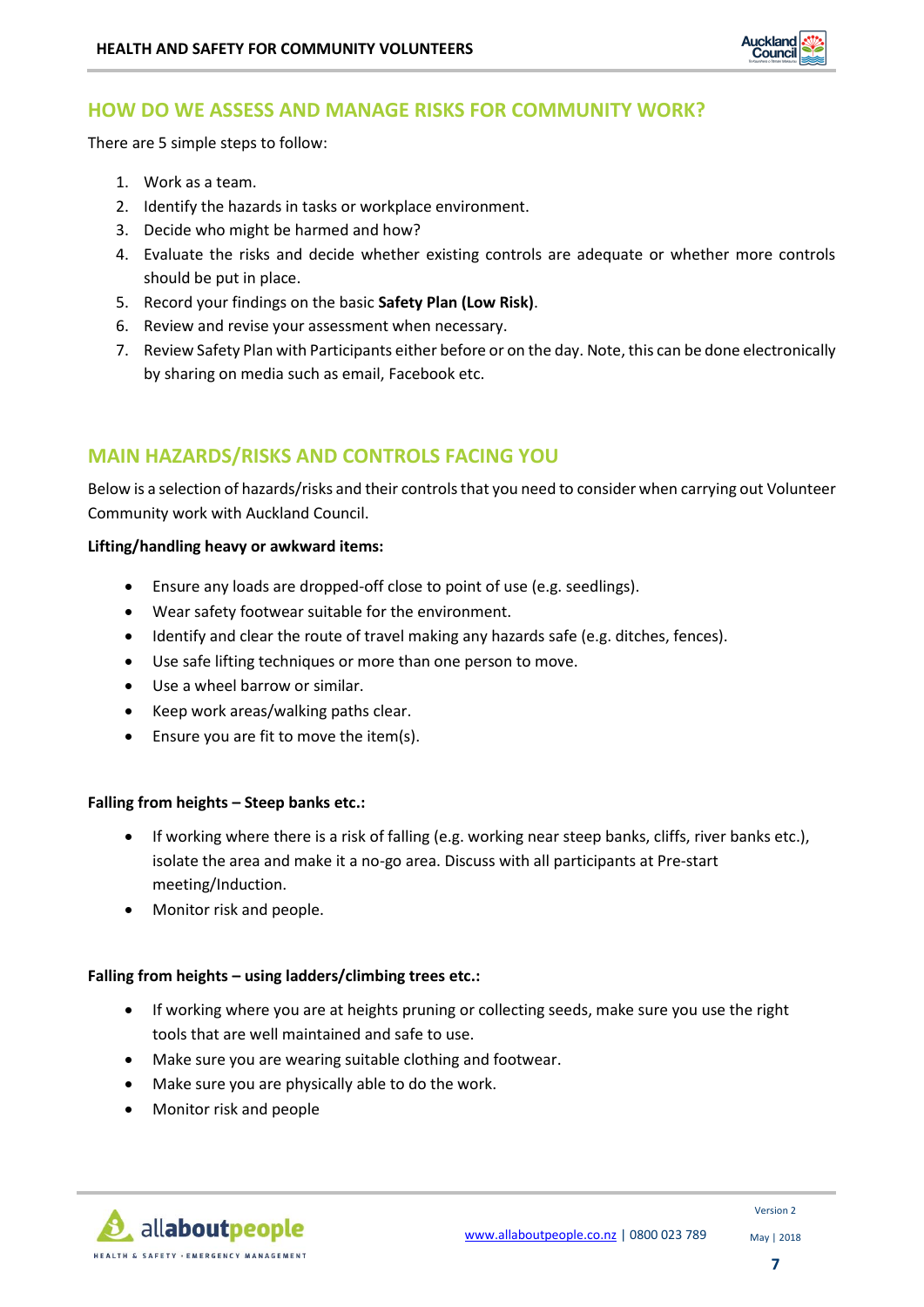

#### **Sunburn:**

- Cover up with long sleeves and hat.
- Use sun block of suitable rating and apply regularly.
- Wear sunglasses.

#### **Injury to eyes with sticks, dust etc.:**

• Wear safety glasses

#### **Exposure to Chemicals:**

- Only trained and approved persons to use chemicals.
- Make sure the substances are in the correct containers and they are well labelled.
- Make sure Safety Data Sheets (SDS) are available for each chemical or hazardous substance.
- Wear the appropriate personal protective equipment (PPE). This information is available on the SDS or Container Label.
- Ensure persons using the chemical or hazardous substance follow the safety directions on the container and SDS (e.g. storage requirements, personal protection requirements).
- Ensure empty containers are disposed of in a safe and an environmentally friendly manner.
- If laying bait/spraying aggressive chemicals, the appropriate training and approvals is required.

#### **Poisonous Plants** could cause injury or illness:

- Identify any at risk plants before starting work.
- Wear correct PPE (e.g. sturdy gloves, overalls, safety glasses etc.).
- Dispose of plants correctly.

#### **Slips/Trips/Falls:**

- Identify "no go" zones and enforce (e.g. Pot Holes, Steep banks, creeks etc.).
- Wear safety footwear suitable for the environment.
- Identify and clear the route of travel making any hazards safe (e.g. trenches).
- Three points of contact when climbing up, over or down walls, stairs, etc.
- Use safe lifting techniques or more than one person to move.
- Use lifting moving equipment (e.g. digger).
- Keep work areas/walking paths clear.

#### **Using Power Tools (Chainsaws, Scrub Cutters):**

- These items are not allowed to be used.
- Refer to Auckland Council Team Leader if these items are required.

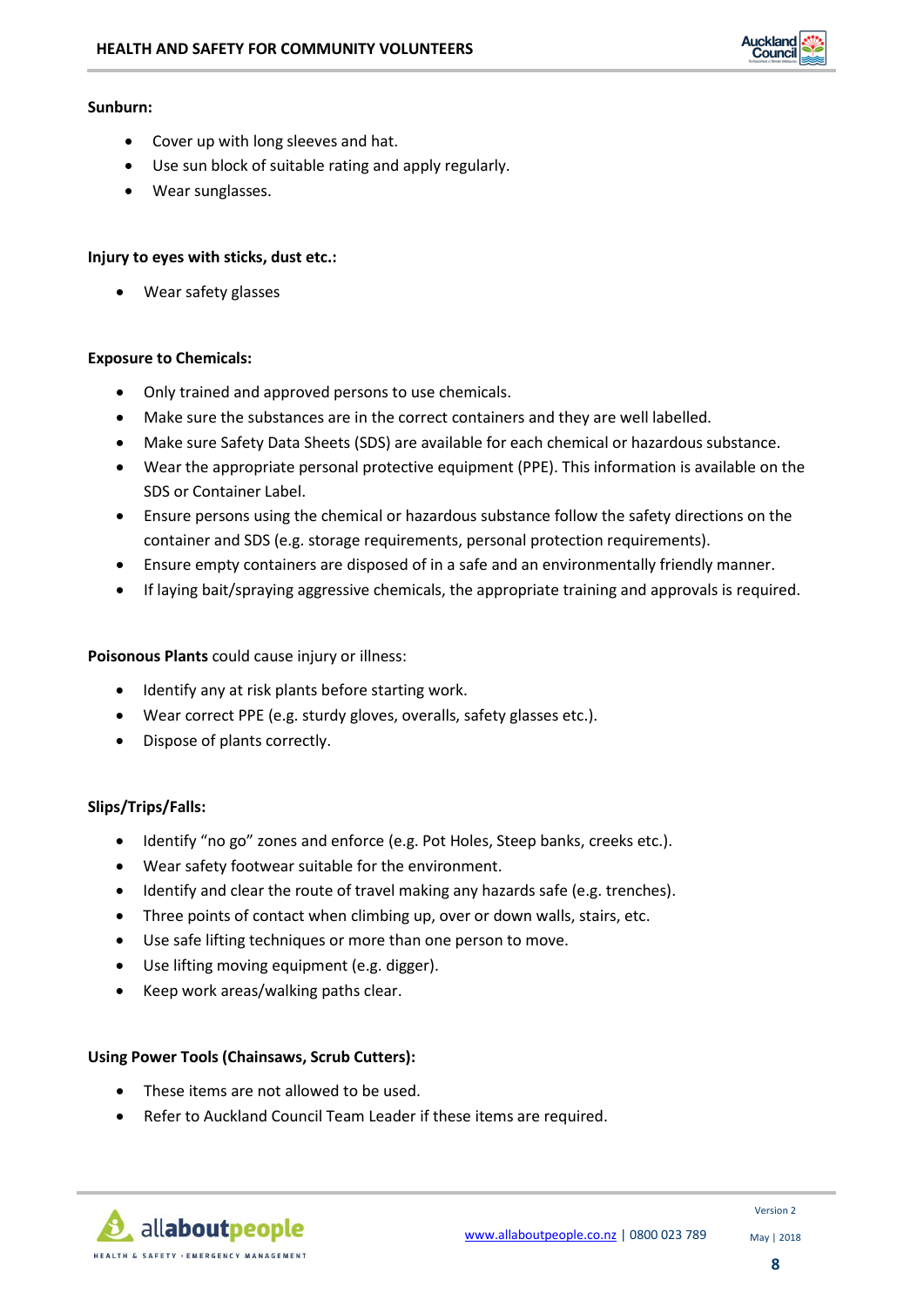

#### **Working Alone:**

- Ensure someone knows where you are, when you will be back, and have a mobile phone or radio with you at all times.
- Ensure you are medically and physically fit to work alone.
- Do not put yourself at risk (water, steep banks, cliffs etc.).
- Set-up a series of 'Welfare' checks. E.g. You text someone every hour.

#### **Hypothermia:**

- If the forecast is for rain and/or severe weather, consider postponing the event.
- Make sure you have a change of warm dry clothes in case you get wet/cold.

#### **Heat Exhaustion:**

- Dress for the conditions (refer to Sunburn Hazard)
- Make sure you have access to and drink lots of drinking water and shade (if required).
- Recognise the symptoms of Heat Exhaustion which are:
	- o Confusion.
	- o Dark-colored urine (a sign of dehydration)
	- o Dizziness or Fainting.
	- o Fatigue.
	- o Headache.
	- o Muscle or abdominal cramps.
	- o Nausea, vomiting, or diarrhea

#### **Using Hand Tools:**

- Make sure you are wearing suitable footwear (i.e. your feet are fully covered/protected).
- Make sure the tools are in good condition (e.g. Sharp, no broken handles etc.).
- Know how to use them!

## <span id="page-8-0"></span>**Some Other Rules!**

- No Chain Saws, Scrub Bars or other high risk equipment or Activities. Council will engage a Contractor if this type of work is required.
- Let the person in charge know if:
	- o You have a pre-existing injury or medical condition.
	- o Have an accident or injury while carrying out the volunteer work.
	- o Discover a risk that may affect others.
- Look after yourself and others.
- Have fun!!



Version 2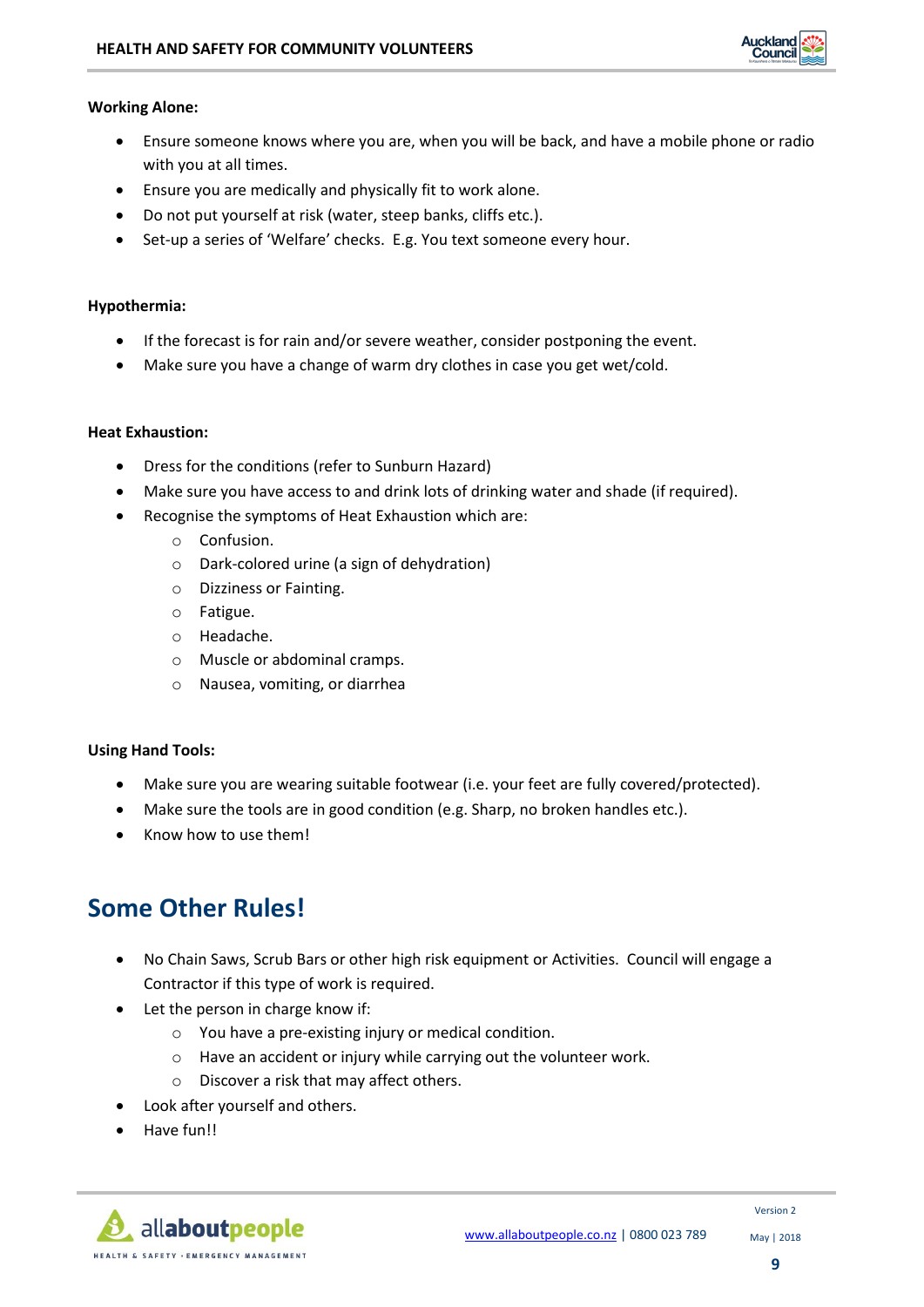

## <span id="page-9-0"></span>**Pre-start Briefing**

Where possible, a pre-start briefing will be held prior to people starting work. If you arrive after everyone else has started, please contact the person in charge to be briefed on the day's work, and any hazards/risks specific to the site or work. The pre-start briefing will include:

- Weather conditions.
- Risks and controls.
- Emergency Procedures such as Emergency Meeting Point, First Aid Kit, First Aider etc.
- Specific contact details.
- Expected timelines.